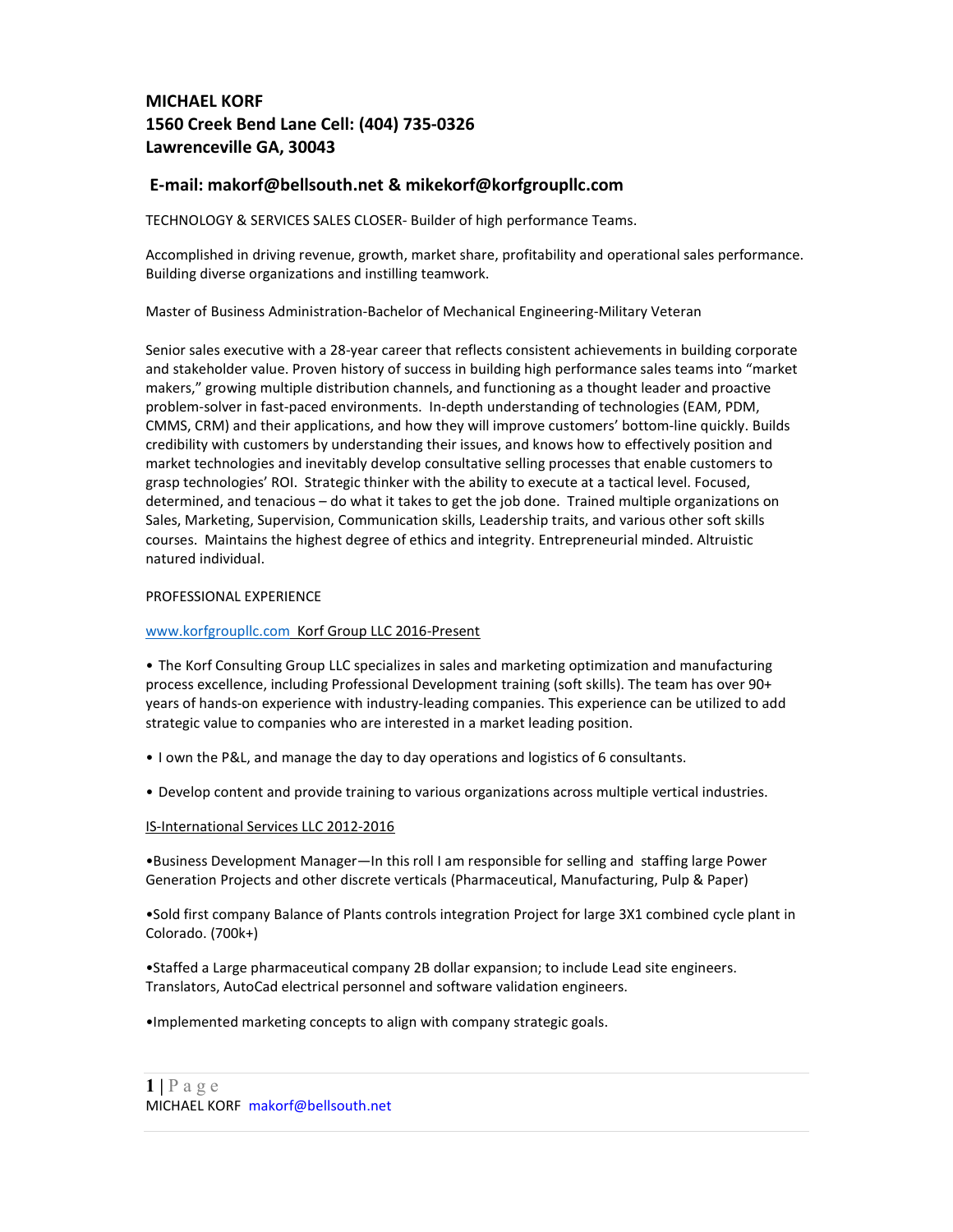•Developed strategic initiatives to bring the company into unknown verticals around power generation (Cyber Security, renewables).

•Write marketing white papers for publications such as power magazine, automation.com and power engineering.eg; The business case for contingent labor Advanced Maintenance Strategy

Gas Turbine Efficiency—WoodGroup-Gas Turbine NOX reduction products, Parts, Service, Long Term Service Agreements, Operations and Maintenance support to all Power companies in the Americas. 2011-GTE was acquired by WoodGroup in 2012

•Director of Sales with three regional Sales Managers reporting to me (18 total reports)

•Implemented CRM system Salesforce, Enterprise Asset Management EAM implementation (CMMSmultiple platforms) (2X), Maximo, Infor, SAP, emaint and Tableau Sales analytics

•28% growth in Non-OEM sales in first year

•Active participation of management team to sell company to WoodGroup

SIEMENS (ENERGY- Coal,CCPP, Nuclear, IGCC, ,Solar,Wind, Hydro/Instrumentation/Controls/Electrical/Predictive Technologies) 2007 to 2011

Director of Sales and Marketing (14 direct sales reports, Mktg Manager, Strategic Mktg Manager, Sales Support).

• Turned around stagnant sales and maintained 20% + annual growth in Top Line sales over 4+ year period.

• Doubled market transparency during that period and continued to improve.

• Implemented solution selling processes throughout all channels and continued to drive through channels.

• Closed first Siemens USA based Solar opportunity for controls (Ivanpaugh).

• Closed first Siemens USA coal plant, Carney Point NJ (188MW).

•Closed first Siemens IGCC plant (Texas Clean Energy Project—DOE funded)

• Manage marketing teams to deliver award winning advertising, articles, and customer co-authored white papers.

•Manage Strategic Marketing Initiatives to ensure strong account planning, country plan and market pricing database. Oversee & Manage corporate relationships with A/E's and EPC's.

• Work with commercial organization to ensure accurate salesforce.com data, forecasting and Profit & Loss accuracy. Enterprise Asset Management EAM implementation.

• Worked with operations to develop Project Selection process which ensures we are profitable even on challenging projects.

• Doubled sales from 49M to over 110M in 39 months.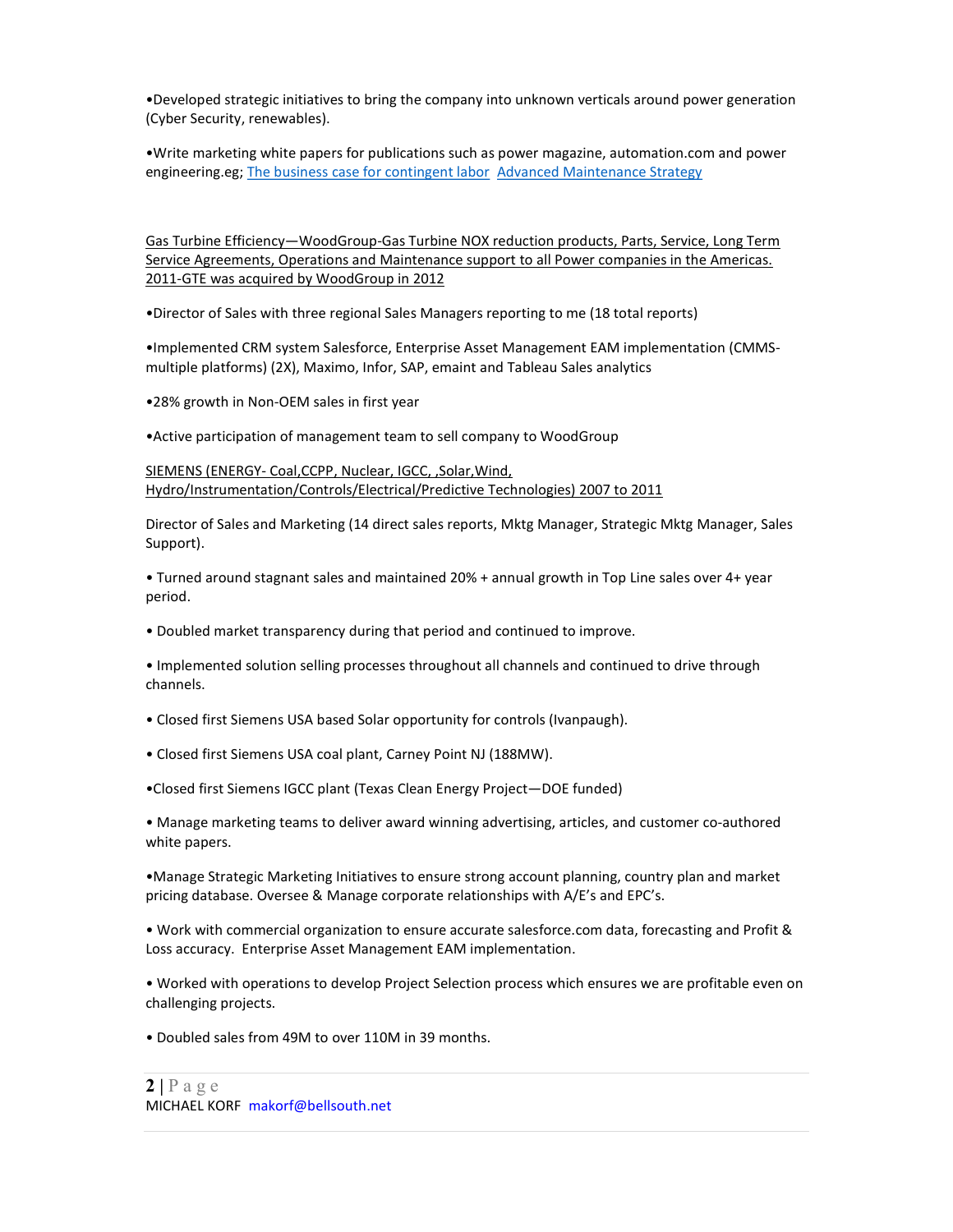• Doubled new product line sales within 24 months, increased profitability by showing customer value events.

• Take consequent action on poor performers and builds winning loyal accountable sales and marketing teams.

• Builds executive level relationships in various utility verticals throughout United States and Canada.

## KCG; Atlanta, GA 2001 to 2007 Sales-Owner

Worked with several start-ups, medium size companies, NON-Profits, and provided guidance in sales, marketing, coaching, strategic planning, capital raising, and process development. Collaborated with CEO's, Presidents, and other top-level executives to enable their business/financial success and improve shareholder value.

•Worked with Kennesaw State University President (Betty Siegel) to develop online Ethics and Integrity doctorate program. Utilized, developed online content via LMS (learning management system) to offer student candidates a doctorate degree in Leadership, Ethics, and Integrity at the Siegel institute.

•Developed client and engagement management processes, and created a portfolio of marketing communications, presentation materials, and proposal guidelines.

• Doubled existing product line sales within 14 months, increased profitability, and improved return on assets managed metric 21% for a manufacturing client (National Electric). Developed, deployed, and assisted in the implementation of a new market strategy, developed and negotiated long-term agreements with suppliers, and provided sales tools and training to direct and distributor channels.

• Achieved buy-in from the Board of Directors of high-tech Company (start-up manufacturer) for a new business plan focused on evaluating new products and channels for existing sensor technology. Managed doctoral students and professors from Georgia Tech to design/test new sensor technology applications, influenced industry suppliers to test new technology in their operating facilities, and reviewed patents to eliminate infringements and secure intellectual property.

EMERSON PROCESS MANAGEMENT; Knoxville, TN 1996 to 2001 (Manufacturing, Steel, Petrochemical. Automotive, Energy, Chemical, Food & Beverage, Oil & Gas) Strategic Market Development Executive / Large Account Management Executive

•In charge of developing and managing a pipeline of prospects and analyzing trends that affect how the company engages with the market; Emerson Process Management is a leading global supplier of products, software, services, and solutions that measure, analyze, control, automate, and improve process-related operations.

•Qualified opportunities, evaluated agreements and handled the ongoing development, management and maintenance of large accounts. Provided thought leadership and strategic guidance across the business,

Influenced product development, marketing, advertising, promotions, and communications. Managed eight direct reports and indirectly managed a 38-person sales team, six support engineers, and a fourperson product support staff in a fast-paced, high-pressure environment. Held P&L responsibility.

• Instrumental in nearly tripling sales \$24 million to \$75 million and increasing market share 8% within four years.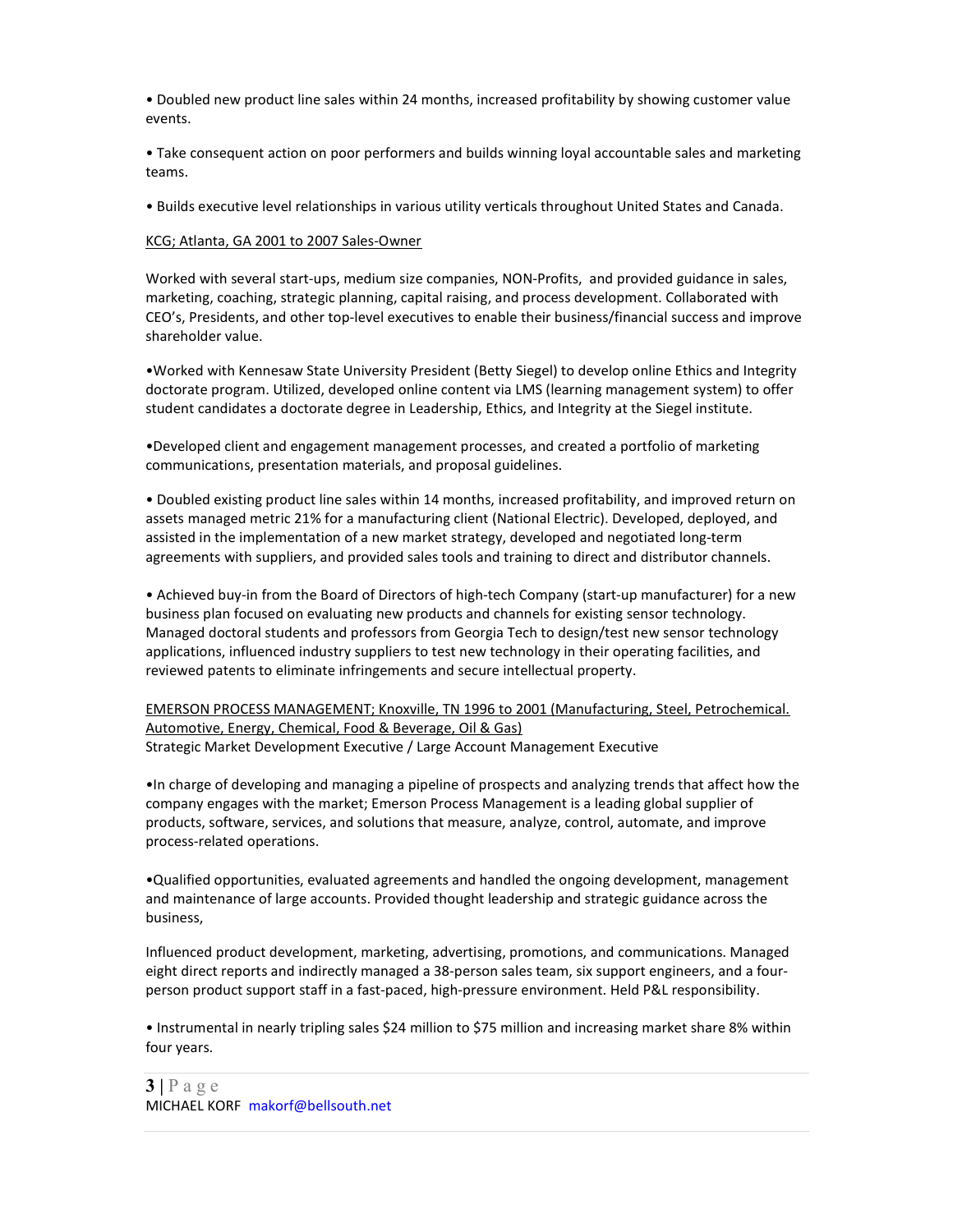• Targeted, penetrated, and grew business with global Fortune 1000 companies, including Dow Chemical, DuPont, Owens Corning, Anheuser Bush, AEP, Boeing, Shell, Duke Power, General Electric, Conoco, Hoechst Celanese, Pepperidge Farms, Whirlpool, BMW, Ford, Kimberly Clark, Texaco, and U.S. Steel, Cogentrix, Southern Co, Transalata, Entergy, Progress, etc.

• Drove \$18 million in revenues through negotiating/closing long-term exclusive contracts for products, services, and staffing. Personally sold a large multimillion-dollar opportunity to the Chinese Ministry, with power facilities throughout the country standardized on the company's products.

• Initiated, negotiated and closed the largest, most profitable service contract in company's history valued at \$14 million over the contract terms with Dow Chemical.

• Grew international sales from less than \$1 million to \$6.5 million over a two-year period by expanding the company's largest account, which had presence in Asia and Western Europe.

• Formed and managed a customer advisory board comprising the company's top customers. Evaluated and integrated customers' feedback into development of our corporate short and long term strategic improvement plans – an effort that led to several long term sole-source contracts.

• Improved return on assets managed through driving various cost reduction initiatives.

• Drove shareholder value by serving on a management team involved in acquisition activities, including conducting due diligence of acquisition candidates and developing models on company valuation.

• Increased top-line growth 12% and reduced SG&A costs 8% in two quarters leading up to the acquisition of our company by Emerson Electric. Results achieved by restructuring channel compensation plans, consolidating the territory, and deepening customer penetration – driving a 3.5% net operating improvement and enhancing company valuation.

• Expanded volume with existing customers while increasing new customer acquisition 10% by spearheading a successful channel strategy and entering non-customary markets.

• Achieved a true understanding of customers' needs and collaborated with engineers in product development to ensure that product designs and newly released products met customers' requirements.

• Participated in the development of marketing pieces, tradeshow booths, and web site, and conducted annual sales meetings. Oversaw motivational discussions, panels, awards, dinners, and breakout sessions.

• Active management participation involved with an acquisition by Emerson Electric for \$165M

#### Regional Sales Manager – Southeast Region

• Executive sales position holding full accountability for the growth and revenue performance of a 6 state southeast region. Recruited, trained and managed distributors and representatives, and directly managed a five-person sales staff and two technical engineers.

• Established the region as the Top Region for 1997. Provided support and training to allow each distributor/rep to grow business with both new and existing customers.